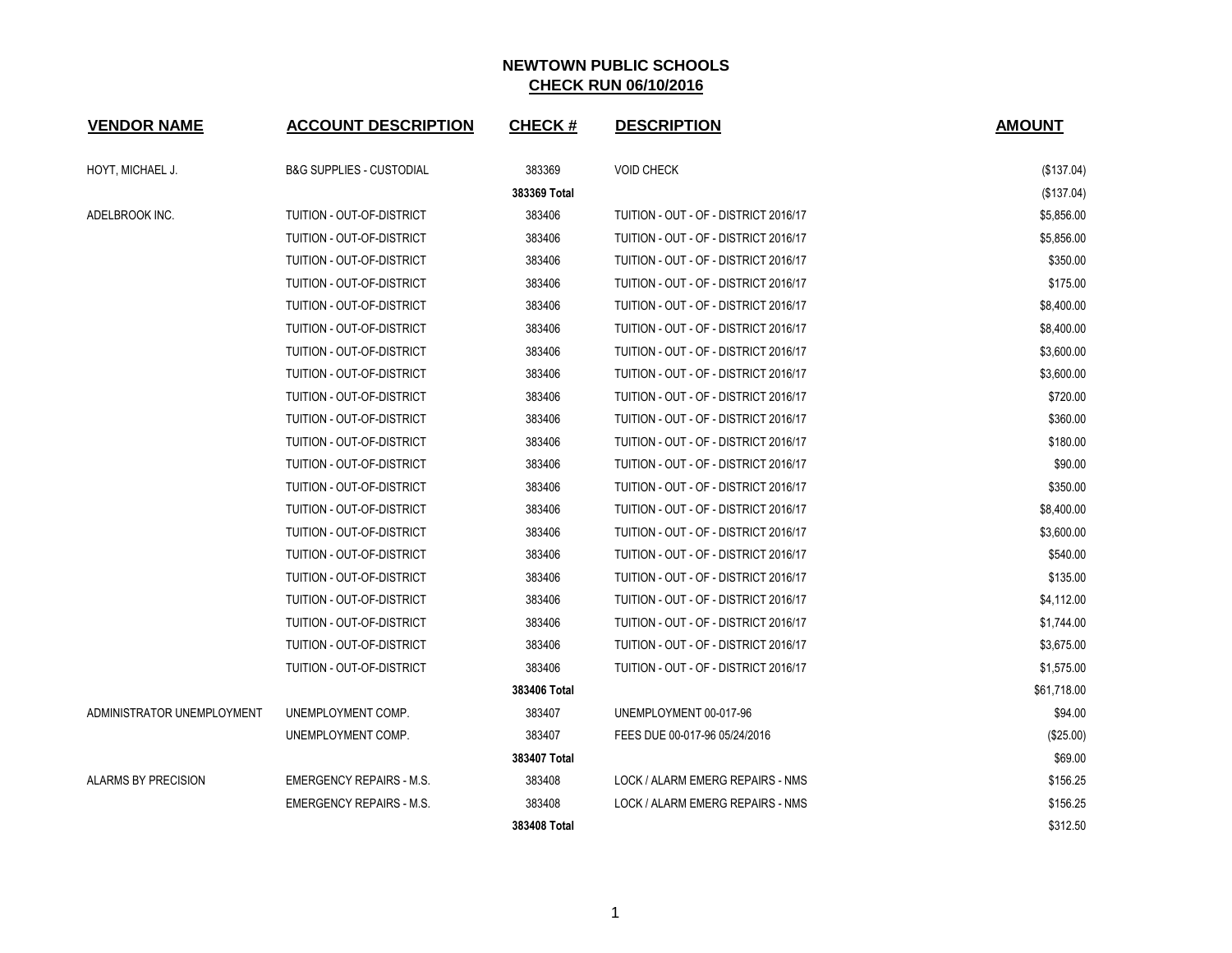| <b>VENDOR NAME</b>        | <b>ACCOUNT DESCRIPTION</b>    | <b>CHECK#</b> | <b>DESCRIPTION</b>                                       | <b>AMOUNT</b> |
|---------------------------|-------------------------------|---------------|----------------------------------------------------------|---------------|
| ALL ABOUT YOU HOME CARE S | PROF. SERV. - HEALTH ELEM/RIS | 383409        | NURSING SERVICES FOR STARR STUDENT                       | \$2,062.50    |
|                           | PROF. SERV. - HEALTH ELEM/RIS | 383409        | NURSING SERVICES FOR STARR STUDENT                       | \$1,650.00    |
|                           |                               | 383409 Total  |                                                          | \$3,712.50    |
| ALL-STAR TRANSPORTATION L | TRANS. - LOCAL REG. ED        | 383410        | LATE BUS H/S MAY 2016                                    | \$1,260.00    |
|                           | TRANS. - LOCAL REG. ED        | 383410        | LATE BUS M/S MAY 2016                                    | \$1,260.00    |
|                           | TRANS. - LOCAL SPECIAL ED     | 383410        | <b>TUTORING SHUTTLE MAY 2016</b>                         | \$605.00      |
|                           | TRANS. - LOCAL SPECIAL ED     | 383410        | <b>MONITORS SPEC RD &amp; PREK MAY 2016</b>              | \$13,602.21   |
|                           | STUDENT TRAVEL - CLASSROOM    | 383410        | Bus transportation for Head O Meadow fourth graders      | \$176.00      |
|                           | STUDENT TRAVEL - MUSIC        | 383410        | 2 Buses - 4th Grade to NMS for Concert Rehearsal 5/12/16 | \$176.00      |
|                           | STAFF TRAVEL - CLASSROOM      | 383410        | 2 Buses to take 4th Grade to RIS - 5/17/16               | \$176.00      |
|                           | STUDENT TRAVEL - MUSIC        | 383410        | Travel to RIS for rehearsal for spring concert           | \$440.00      |
|                           |                               | 383410 Total  |                                                          | \$17,695.21   |
| ALL-STAR TRANSPORTATION2  | TRANS. - MAGNET SCH.          | 383411        | ECA MAGNET SCHOOL - 144 DAYS 2015-16                     | \$4,130.00    |
|                           | TRANS. - MAGNET SCH.          | 383411        | RCA MAGNET SCHOOL - 140 DAYS 2015-16                     | \$4,130.00    |
|                           | TRANS. - NONNEWAUG            | 383411        | NONNAWAUG SCHOOL - 181 DAYS 2015-16                      | \$3,891.50    |
|                           | TRANS. - VO/TECH.             | 383411        | <b>HATS SCHOOL - 181 DAYS 2015-16</b>                    | \$5,339.50    |
|                           | TRANS. - LOCAL SPECIAL ED     | 383411        | 3 W/C AND SPECIAL ED IN-DISTRICT 2015-16                 | \$16,744.50   |
|                           | TRANS. - LOCAL SPECIAL ED     | 383411        | LSPED RUNS 2015-16                                       | \$10,416.50   |
|                           | TRANS. - LOCAL REG. ED        | 383411        | LOCAL REGULAR ED BUS CONTRACT 2015-16                    | \$224,813.81  |
|                           | <b>TRANS. - PRIVATE</b>       | 383411        | ST. ROSE PORTION OF TRANSPORTATION                       | \$21,498.29   |
|                           | <b>TRANS. - PRIVATE</b>       | 383411        | FRAISER WOODS PORTION OF TRANSPORTATION                  | \$5,015.00    |
|                           | TRANS. - PRIVATE              | 383411        | HOUSATONIC VALLEY PORTION OF TRANSPORTATION              | \$4,867.50    |
|                           | TRANS. - MAGNET SCH.          | 383411        | DANBURY MAGNET PORTION OF TRANSPORTATION                 | \$2,970.00    |
|                           |                               | 383411 Total  |                                                          | \$303,816.60  |
| ALTIERI, LAURA            | OFF. SUPPLIES - ADMIN.        | 383412        | OFFICE SUPPLIES                                          | \$137.21      |
|                           |                               | 383412 Total  |                                                          | \$137.21      |
| ALTUS POWER FUNDS, LLC SE | ELECTRICITY - M.S.            | 383413        | SOLAR MAY 23,074. KWH                                    | \$2,118.19    |
|                           |                               | 383413 Total  |                                                          | \$2,118.19    |
| ARMANDO'S                 | INSTR. SUPPLIES - WORLD LANG. | 383414        | FRENCH/ITALIAN IMMERSION DAY MAY24 2016                  | \$561.60      |
|                           |                               | 383414 Total  |                                                          | \$561.60      |
| ARRUDA, LINDA             | STAFF TRAVEL - SP. ED. PREK-8 | 383415        | TRAVEL JAN 2016 THRU MAY 2016                            | \$42.12       |
|                           |                               | 383415 Total  |                                                          | \$42.12       |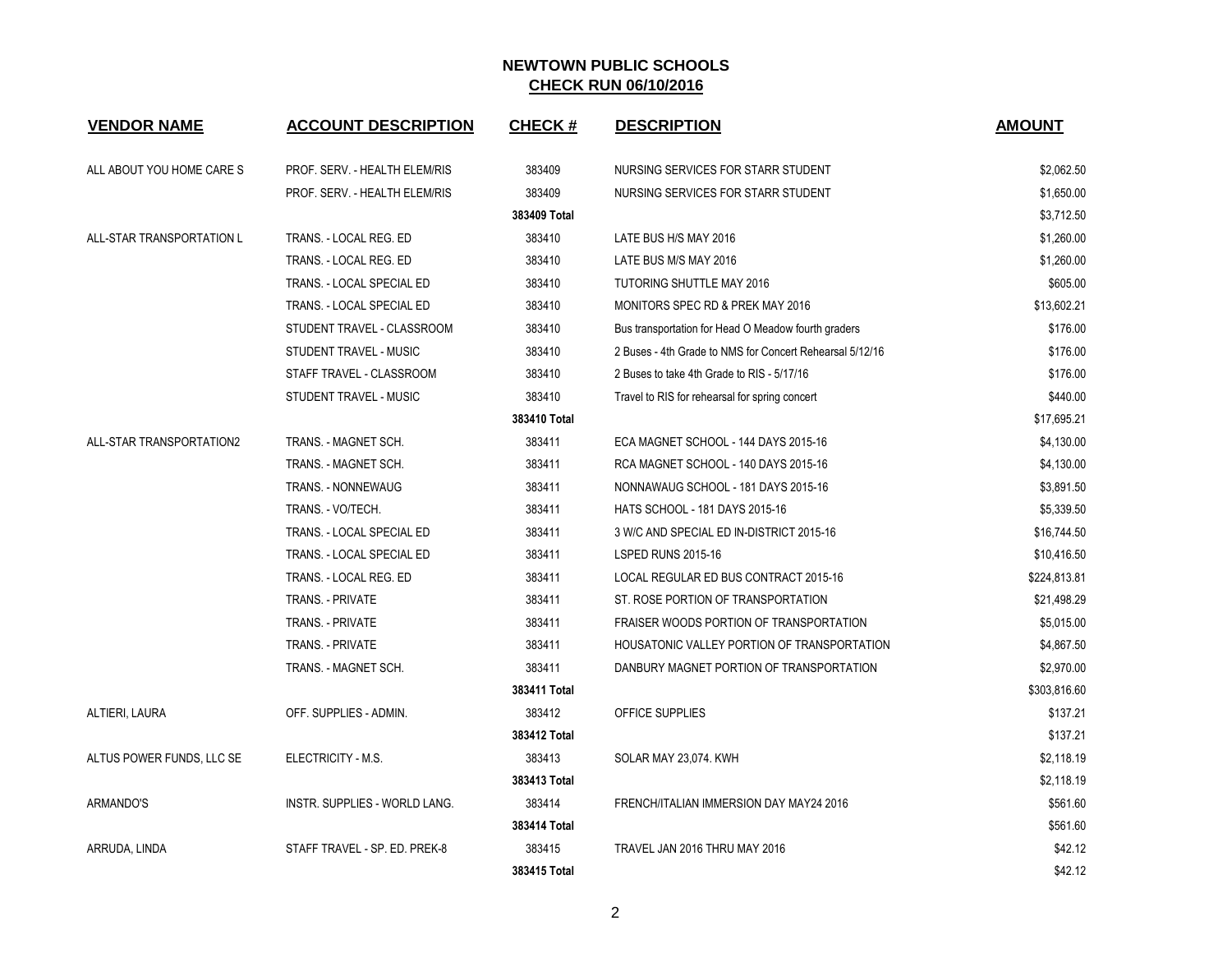| <b>VENDOR NAME</b>         | <b>ACCOUNT DESCRIPTION</b>      | <b>CHECK#</b> | <b>DESCRIPTION</b>                             | <b>AMOUNT</b> |
|----------------------------|---------------------------------|---------------|------------------------------------------------|---------------|
| AUTO HOME COMMERCIAL       | <b>EMERGENCY REPAIRS - H.S.</b> | 383416        | PA SYSTEM / CLOCK REPAIRS - NHS                | \$580.12      |
|                            |                                 | 383416 Total  |                                                | \$580.12      |
| <b>BATTISTI, LAURA</b>     | INSTR. SUPPLIES - WORLD LANG.   | 383417        | FRENCH / IMMERSION DAY                         | \$80.42       |
|                            |                                 | 383417 Total  |                                                | \$80.42       |
| BERCHEM, MOSES & DEV       | PROF. SERV. - SP. ED. LEGAL     | 383418        | SERV SPEC ED APRIL 2016                        | \$23,877.75   |
|                            |                                 | 383418 Total  |                                                | \$23,877.75   |
| <b>BREMER, KATHLEEN M.</b> | CONTRACTED SERV. - WORLD LANG.  | 383419        | STIPEND FOR HOST FOR CHINESE GUEST TEACHER     | \$150.00      |
|                            |                                 | 383419 Total  |                                                | \$150.00      |
| <b>BUG BUSTER INC.</b>     | <b>B&amp;G CONTRACTED SERV.</b> | 383420        | MONTHLY PEST CONTROL - ALL SCHOOLS (2015-2016) | \$79.44       |
|                            | <b>B&amp;G CONTRACTED SERV.</b> | 383420        | MONTHLY PEST CONTROL - ALL SCHOOLS (2015-2016) | \$80.81       |
|                            | <b>B&amp;G CONTRACTED SERV.</b> | 383420        | MONTHLY PEST CONTROL - ALL SCHOOLS (2015-2016) | \$80.81       |
|                            | <b>B&amp;G CONTRACTED SERV.</b> | 383420        | MONTHLY PEST CONTROL - ALL SCHOOLS (2015-2016) | \$79.44       |
|                            | B&G CONTRACTED SERV.            | 383420        | MONTHLY PEST CONTROL - ALL SCHOOLS (2015-2016) | \$81.71       |
|                            | <b>B&amp;G CONTRACTED SERV.</b> | 383420        | MONTHLY PEST CONTROL - ALL SCHOOLS (2015-2016) | \$81.71       |
|                            | <b>B&amp;G CONTRACTED SERV.</b> | 383420        | MONTHLY PEST CONTROL - ALL SCHOOLS (2015-2016) | \$87.99       |
|                            |                                 | 383420 Total  |                                                | \$571.91      |
| CARTISANO, JEAN            | STAFF TRAVEL - INFO. TECH.      | 383421        | Intradistrict travel                           | \$24.08       |
|                            |                                 | 383421 Total  |                                                | \$24.08       |
| CED                        | B. & G. REPAIRS - RIS.          | 383422        | SCHOOL OVERHANG OUTSIDE LIGHT REPLACE - RIS    | \$278.46      |
|                            |                                 | 383422 Total  |                                                | \$278.46      |
| CHARTER COMMUNICATIO       | <b>TELEPHONE &amp; CABLE</b>    | 383423        | SERV 2015/16                                   | \$2,413.04    |
|                            |                                 | 383423 Total  |                                                | \$2,413.04    |
| <b>CHARTWELLS (BOE)</b>    | OFF. SUPPLIES - ADMIN.          | 383424        | For Professional Development Refreshments.     | \$80.00       |
|                            |                                 | 383424 Total  |                                                | \$80.00       |
| CONNEC-TO-TALK             | PROF. SERV. - PSYCH/MED. EVAL.  | 383425        | BT SERVICES FOR PRESCHOOL STUDENT              | \$880.00      |
|                            | PROF. SERV. - PSYCH/MED. EVAL.  | 383425        | BT SERVICES FOR PRESCHOOL STUDENT              | \$940.00      |
|                            |                                 | 383425 Total  |                                                | \$1,820.00    |
| CONNOR, LAUREN             | STAFF TRAVEL - PUPIL SERV.      | 383426        | TRAVEL AUG 2015 - FEB 2016                     | \$434.55      |
|                            | STAFF TRAVEL - PUPIL SERV.      | 383426        | <b>TRAVEL MARCH 2016 - MAY 2016</b>            | \$182.33      |
|                            |                                 | 383426 Total  |                                                | \$616.88      |
| <b>CREC</b>                | REPAIRS - SP/HEAR.              | 383427        | fm Unit 5/9/16 rental                          | \$70.00       |
|                            |                                 | 383427 Total  |                                                | \$70.00       |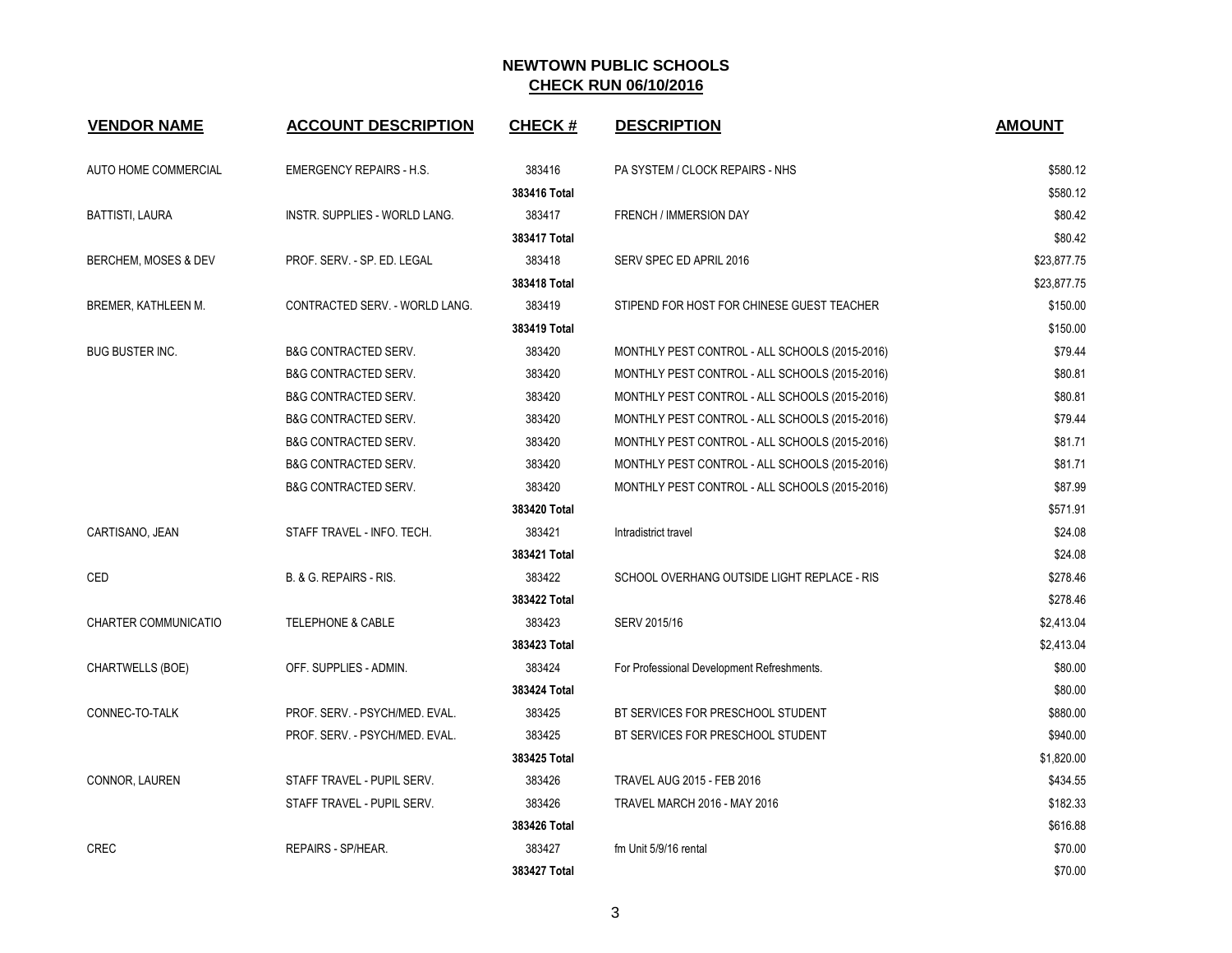| <b>VENDOR NAME</b>        | <b>ACCOUNT DESCRIPTION</b>       | <b>CHECK#</b> | <b>DESCRIPTION</b>                                              | <b>AMOUNT</b> |
|---------------------------|----------------------------------|---------------|-----------------------------------------------------------------|---------------|
| DCS PROMOTIONS LLC        | CONTRACTED SERV. - SPORTS        | 383428        | Trophies for baseball and softball                              | \$435.15      |
|                           |                                  | 383428 Total  |                                                                 | \$435.15      |
| DELTA-T GROUP HARTFORD IN | CONTRACTED SERV. - H.S.          | 383429        | SERV REGISTERED NURSE                                           | \$146.25      |
|                           |                                  | 383429 Total  |                                                                 | \$146.25      |
| DEVINE, PAUL              | STAFF TRAVEL - B & G ADMIN.      | 383430        | TRAVEL MAY 2016                                                 | \$83.70       |
|                           |                                  | 383430 Total  |                                                                 | \$83.70       |
| EDUCATION CONNECTION      | TUITION - OUT-OF-DISTRICT        | 383431        | TUITION - OUT - OF - DISTRICT 2016/17                           | \$277.78      |
|                           | TUITION - OUT-OF-DISTRICT        | 383431        | TUITION - OUT - OF - DISTRICT 2016/17                           | \$2,498.24    |
|                           |                                  | 383431 Total  |                                                                 | \$2,776.02    |
| ELITE MARKETING & PROMOTI | OFF. SUPPLIES - INFO. TECH.      | 383432        | Shirts for Techs Embroidered with Newtown Technology Department | \$418.68      |
|                           |                                  | 383432 Total  |                                                                 | \$418.68      |
| EVERSOURCE (ELEC-BOE)     | ELECTRICITY - RIS.               | 383433        | ELEC 51324453075 142,960. KWH                                   | \$23,315.27   |
|                           | ELECTRICITY - M.S.               | 383433        | ELEC 51658443072 42,557. KWH                                    | \$7,498.69    |
|                           | ELECTRICITY - M.S.               | 383433        | ELEC 51352546030                                                | \$356.60      |
|                           |                                  | 383433 Total  |                                                                 | \$31,170.56   |
| EVERSOURCE (GAS-BOE)      | PROPANE & NATURAL GAS - H.S.     | 383434        | GAS 57445161052 9,900. CCF                                      | \$11,111.44   |
|                           |                                  | 383434 Total  |                                                                 | \$11,111.44   |
| <b>PRIVATE</b>            | TUITION - OUT-OF-DISTRICT        | 383435        | TUITION - OUT - OF - DISTRICT 2016/17                           | \$10,000.00   |
|                           |                                  | 383435 Total  |                                                                 | \$10,000.00   |
| <b>PRIVATE</b>            | <b>TUITION - OUT-OF-DISTRICT</b> | 383436        | TUITION - OUT - OF - DISTRICT 2016/17                           | \$10,000.00   |
|                           |                                  | 383436 Total  |                                                                 | \$10,000.00   |
| <b>FISHER SCIENTIFIC</b>  | <b>INSTR. SUPPLIES - SCIENCE</b> | 383437        | See Attached List                                               | (\$102.52)    |
|                           | <b>INSTR. SUPPLIES - SCIENCE</b> | 383437        | See Attached List                                               | (\$265.99)    |
|                           | <b>INSTR. SUPPLIES - SCIENCE</b> | 383437        | See Attached List                                               | \$368.51      |
|                           | <b>INSTR. SUPPLIES - SCIENCE</b> | 383437        | SEE ATTACHED LIST                                               | \$257.45      |
|                           |                                  | 383437 Total  |                                                                 | \$257.45      |
| FOLLETT SCHOOL SOLUTIONS  | SUPPLIES - LIBRARY               | 383438        | 2017 Nutmeg Intermediate books. Please see attached.            | \$26.95       |
|                           |                                  | 383438 Total  |                                                                 | \$26.95       |
| GASPARINE, BARBARA        | STAFF TRAVEL - ADMIN.            | 383439        | TRAVEL JAN 2016 - JUNE 2016                                     | \$95.51       |
|                           | STAFF TRAVEL - CLASSROOM         | 383439        | TRAVEL JAN 2016 - JUNE 2016                                     | \$10.38       |
|                           | INSTR. SUPPLIES - CLASSROOM      | 383439        | TRI-FOLD DISPLAY BOARDS                                         | \$64.86       |
|                           | INSTR. SUPPLIES - CLASSROOM      | 383439        | 100 GRADE 5 CERAMIC MAGNET                                      | \$11.99       |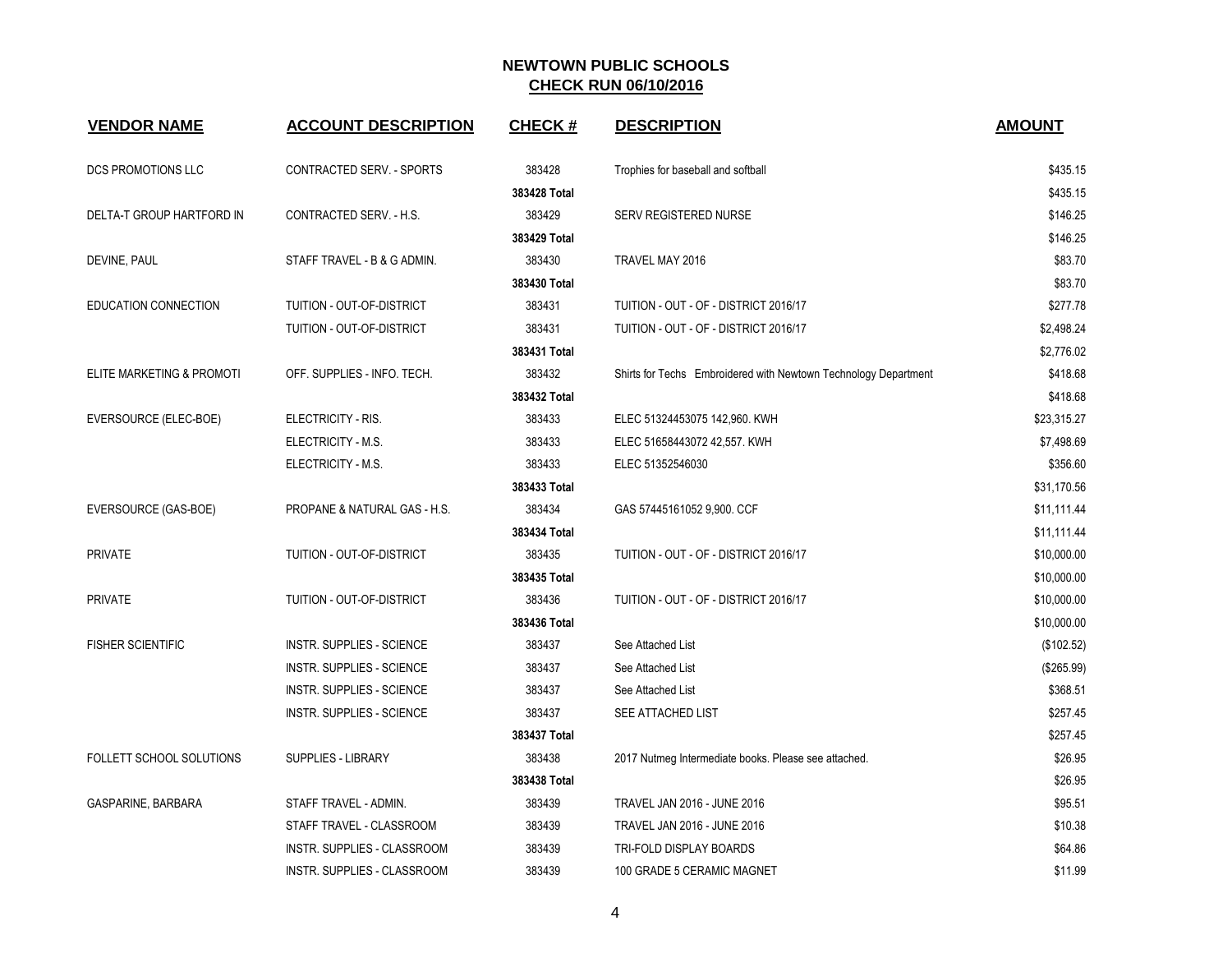| <b>VENDOR NAME</b>              | <b>ACCOUNT DESCRIPTION</b>          | <b>CHECK#</b> | <b>DESCRIPTION</b>                    | <b>AMOUNT</b> |
|---------------------------------|-------------------------------------|---------------|---------------------------------------|---------------|
| GASPARINE, BARBARA              | INSTR. SUPPLIES - CLASSROOM         | 383439        | <b>ADMINISTRATIVE SUPPLIES</b>        | \$92.56       |
|                                 |                                     | 383439 Total  |                                       | \$275.30      |
| GELINAS JOHN DR.                | PROF. SERV. - PSYCH/MED. EVAL.      | 383440        | SERV REPORT CHILD & ADOLESECENT       | \$3,650.00    |
|                                 |                                     | 383440 Total  |                                       | \$3,650.00    |
| <b>HAT CITY PAPER &amp; SUP</b> | <b>B&amp;G SUPPLIES - CUSTODIAL</b> | 383441        | PAPER TOWELS - ALL SCHOOLS            | \$1,892.00    |
|                                 |                                     | 383441 Total  |                                       | \$1,892.00    |
| HOYT, MIKE W.                   | <b>B&amp;G SUPPLIES - CUSTODIAL</b> | 383442        | SHOES (60068)                         | \$137.04      |
|                                 |                                     | 383442 Total  |                                       | \$137.04      |
| HYDRO TECHNOLOGIES,             | PROF. SERV. - B. & G.               | 383443        | WATER TESTING FOR BACTERIA - HOM      | \$92.00       |
|                                 |                                     | 383443 Total  |                                       | \$92.00       |
| JUNE, KELLIE                    | STAFF TRAVEL - INFO. TECH.          | 383444        | TRAVER POWERSCHOOL                    | \$30.24       |
|                                 |                                     | 383444 Total  |                                       | \$30.24       |
| KLINGBERG FAMILY CENTERS        | TUITION - OUT-OF-DISTRICT           | 383445        | TUITION - OUT - OF - DISTRICT 2016/17 | \$7,951.65    |
|                                 | TUITION - OUT-OF-DISTRICT           | 383445        | TUITION - OUT - OF - DISTRICT 2016/17 | \$4,543.80    |
|                                 |                                     | 383445 Total  |                                       | \$12,495.45   |
| <b>PRIVATE</b>                  | TUITION - OUT-OF-DISTRICT           | 383446        | TUITION - OUT - OF - DISTRICT 2016/17 | \$110,000.00  |
|                                 |                                     | 383446 Total  |                                       | \$110,000.00  |
| LEAHY'S FUELS INC.              | PROPANE & NATURAL GAS - HOM.        | 383447        | PROPANE 70080G 44.5 UNITS             | \$66.31       |
|                                 |                                     | 383447 Total  |                                       | \$66.31       |
| <b>LEARNING A-Z</b>             | CONTRACTED SERV. - LIBRARY          | 383448        | Reading A-Z Renewal, 1 year           | \$94.95       |
|                                 | CONTRACTED SERV. - LIBRARY          | 383448        | Raz-Kids Renewal, 1 year              | \$94.95       |
|                                 |                                     | 383448 Total  |                                       | \$189.90      |
|                                 | CONTRACTED SERV. - LIBRARY          | 383449        | Renewal for Raz-Kids.com, 3 classroom | \$329.85      |
|                                 |                                     | 383449 Total  |                                       | \$329.85      |
| LISEE, JASON                    | <b>B&amp;G SUPPLIES - CUSTODIAL</b> | 383450        | SHOES (60068)                         | \$108.89      |
|                                 |                                     | 383450 Total  |                                       | \$108.89      |
| MACHADO, ANA PAULA DR.          | MEDICAL ADVISOR - HEALTH ADMIN      | 383451        | MEDICAL DIRECTOR MAY 2016             | \$1,000.00    |
|                                 | MEDICAL ADVISOR - HEALTH ADMIN      | 383451        | MEDICAL DIRECTOR JUN 2016             | \$1,000.00    |
|                                 |                                     | 383451 Total  |                                       | \$2,000.00    |
| <b>PRIVATE</b>                  | TUITION - OUT-OF-DISTRICT           | 383452        | TUITION - OUT - OF - DISTRICT 2016/17 | \$17,500.00   |
|                                 |                                     | 383452 Total  |                                       | \$17,500.00   |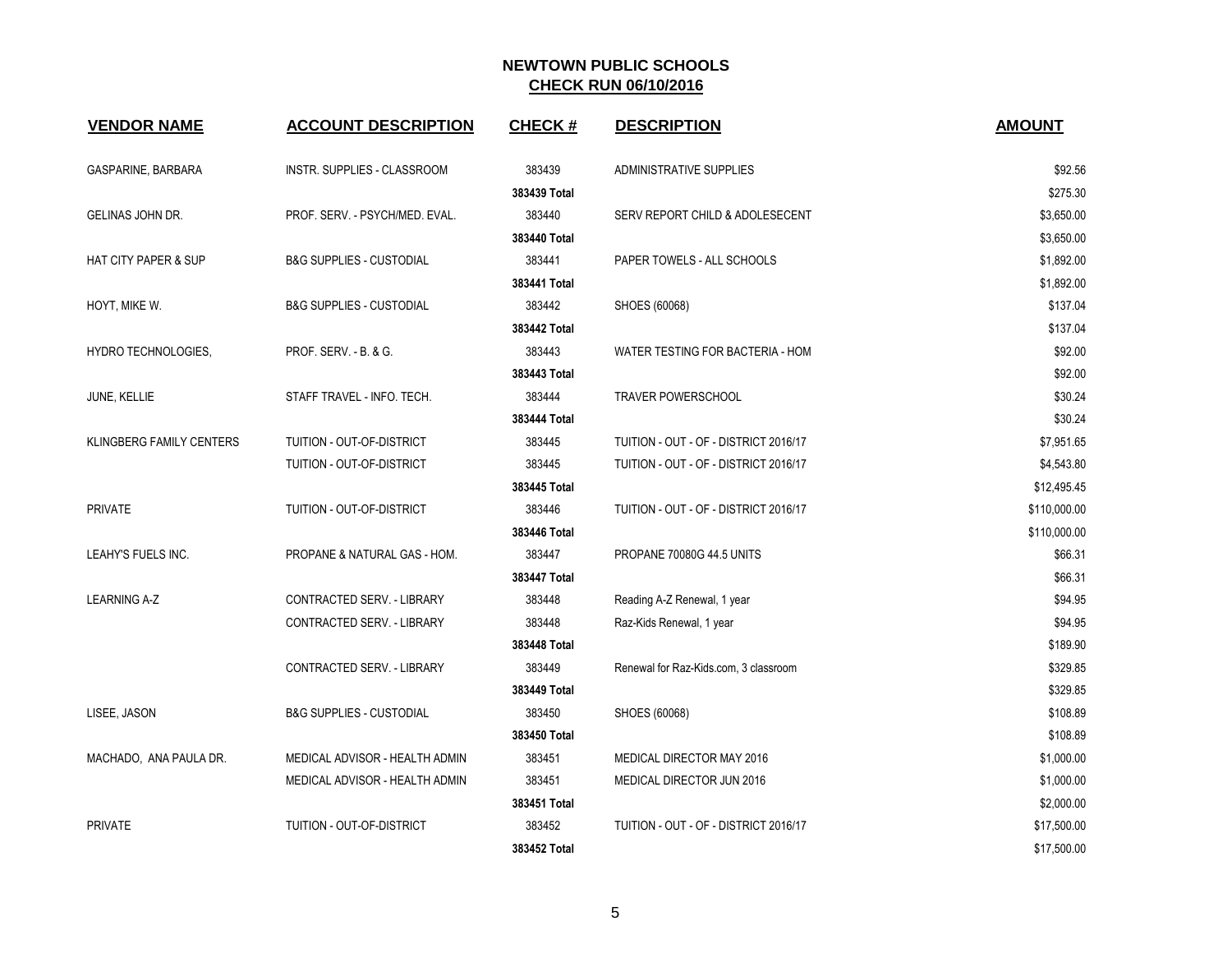| <b>VENDOR NAME</b>     | <b>ACCOUNT DESCRIPTION</b>       | <b>CHECK#</b> | <b>DESCRIPTION</b>                                          | <b>AMOUNT</b> |
|------------------------|----------------------------------|---------------|-------------------------------------------------------------|---------------|
|                        |                                  |               |                                                             |               |
| MASON W.B. INC.        | OFF. SUPPLIES - BUS. SERV.       | 383453        | COFFEE 2015/16                                              | \$35.96       |
|                        | OFF. SUPPLIES - BUS. SERV.       | 383453        | <b>WATER 2015/16</b>                                        | (\$54.95)     |
|                        | OFF. SUPPLIES - BUS. SERV.       | 383453        | <b>WATER 2015/16</b>                                        | \$54.95       |
|                        | OFF. SUPPLIES - BUS. SERV.       | 383453        | <b>WATER 2015/16</b>                                        | (\$36.00)     |
|                        | OFF. SUPPLIES - BUS. SERV.       | 383453        | <b>WATER 2015/16</b>                                        | \$54.95       |
|                        | INSTR. SUPPLIES - CLASSROOM      | 383453        | WBM21200 COPY PAPER 8 1/2X11                                | \$469.60      |
|                        |                                  | 383453 Total  |                                                             | \$524.51      |
| <b>METZ, ANTHONY</b>   | INSTR. SUPPLIES - SOC. STUDIES   | 383454        | OUR WORLD WAR DVD                                           | \$22.21       |
|                        |                                  | 383454 Total  |                                                             | \$22.21       |
| MEYER WILLIAM B.INC.   | OFF. SUPPLIES - PUPIL SERV.      | 383455        | <b>RECORDS MANAGEMENT</b>                                   | \$25.00       |
|                        |                                  | 383455 Total  |                                                             | \$25.00       |
| MOBILE MINI, INC.      | <b>EQUIP RENTAL - B&amp;G</b>    | 383456        | STORAGE CONTAINER RENTAL E726 - 2015-2016                   | \$75.00       |
|                        | <b>EQUIP RENTAL - SPORTS</b>     | 383456        | <b>RENTAL CONTAINERS</b>                                    | \$95.00       |
|                        |                                  | 383456 Total  |                                                             | \$170.00      |
| <b>MUSIC IN MOTION</b> | INSTR. SUPPLIES - CLASSROOM      | 383457        | Award Certificates for Choir students, Item # Q314, 25/pack | \$22.00       |
|                        | INSTR. SUPPLIES - CLASSROOM      | 383457        | Shipping and Handling Charges                               | \$7.95        |
|                        |                                  | 383457 Total  |                                                             | \$29.95       |
| NEWTEK@NHS             | COORD. STIPENDS - INFO. TECH.    | 383458        | NewTek support at NHS with staff -                          | \$1,000.00    |
|                        |                                  | 383458 Total  |                                                             | \$1,000.00    |
| NEWTOWN BOARD OF EDU   | MEDICAL INS. PREMIUMS            | 383459        | LONG TERM DISABILITY                                        | \$2,021.44    |
|                        | <b>ADMINISTRATION FEES</b>       | 383459        | RETIREE ADM FEE - MAY 2016                                  | \$280.00      |
|                        | <b>ADMINISTRATION FEES</b>       | 383459        | COBRA ADM FEE - JUNE 2016                                   | \$300.00      |
|                        | LIFE INSURANCE                   | 383459        | <b>AD&amp;D PREMIUM</b>                                     | \$1,185.10    |
|                        | LIFE INSURANCE                   | 383459        | LIFE PREMIUM                                                | \$5,925.50    |
|                        |                                  | 383459 Total  |                                                             | \$9,712.04    |
| NEWTOWN CULINARY DEPT. | CONTRACTED SERV. - SUPER.        | 383460        | LUNCH ATHLETIC DIR INTERVIEWS                               | \$160.00      |
|                        |                                  | 383460 Total  |                                                             | \$160.00      |
| NEWTOWN GREENERY       | OFF. SUPPLIES - PUPIL SERV.      | 383461        | <b>15 PLANTERS NURSES DAY</b>                               | \$150.00      |
|                        |                                  | 383461 Total  |                                                             | \$150.00      |
| NICHOLSON, DARRYL      | <b>INSTR. SUPPLIES - SCIENCE</b> | 383462        | <b>ITEMS FOR SCILAB</b>                                     | \$27.01       |
|                        |                                  | 383462 Total  |                                                             | \$27.01       |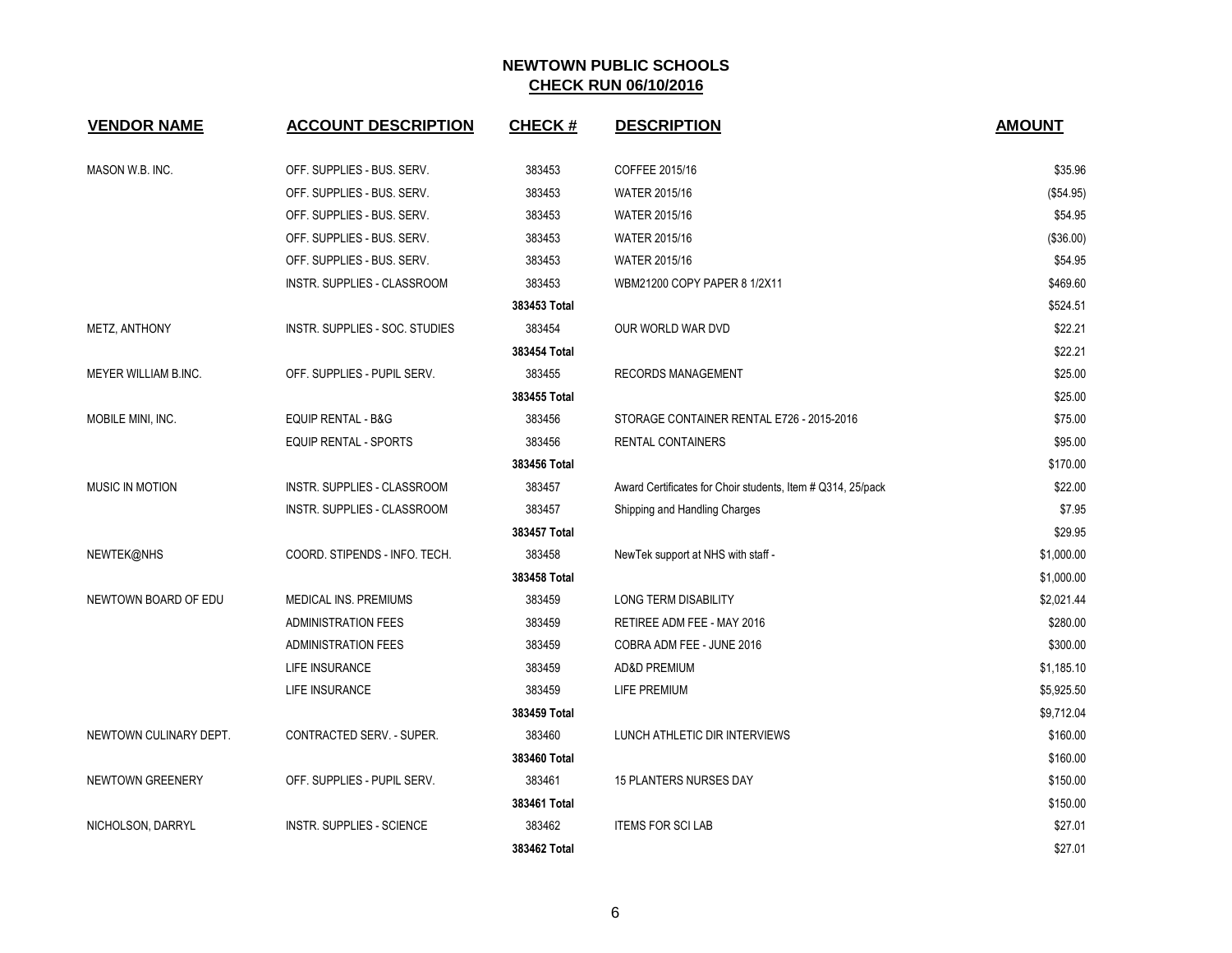| <b>VENDOR NAME</b>        | <b>ACCOUNT DESCRIPTION</b>      | <b>CHECK#</b> | <b>DESCRIPTION</b>                                      | <b>AMOUNT</b> |
|---------------------------|---------------------------------|---------------|---------------------------------------------------------|---------------|
| <b>NWEA</b>               | STAFF TRAIN. - STAFF DEVELOP.   | 383463        | Deposit for On-Site Module Workshop with NWEA Presentor | \$1,600.00    |
|                           |                                 | 383463 Total  |                                                         | \$1,600.00    |
| ON-SITE SHREDDING         | CONTRACTED SERV. - BUS. SERV.   | 383464        | SHREDDING SERV AT C/O 2015/16                           | \$40.00       |
|                           | OFF. SUPPLIES - ADMIN.          | 383464        | Shredding Services 2015/16                              | \$25.00       |
|                           | REPAIRS - CLASSROOM             | 383464        | Shredding Services 2015/16                              | \$35.00       |
|                           |                                 | 383464 Total  |                                                         | \$100.00      |
| OVERHEAD DOOR COMPANY OF  | <b>EMERGENCY REPAIRS - GEN.</b> | 383465        | REPAIR OVERHEAD BAY DOOR - MAINT SHOP                   | \$225.00      |
|                           |                                 | 383465 Total  |                                                         | \$225.00      |
| <b>PRIVATE</b>            | TUITION - OUT-OF-DISTRICT       | 383466        | TUITION - OUT - OF - DISTRICT 2016/17                   | \$34,000.00   |
|                           |                                 | 383466 Total  |                                                         | \$34,000.00   |
| PERKINS SCHOOL FOR THE BL | TUITION - OUT-OF-DISTRICT       | 383467        | TUITION - OUT - OF - DISTRICT 2016/17                   | \$23,402.82   |
|                           |                                 | 383467 Total  |                                                         | \$23,402.82   |
| PHONAK LLC                | EQUIPMENT - SP/HEAR.            | 383468        | ROGER PASS-AROUND #1615NYFGE                            | \$542.39      |
|                           |                                 | 383468 Total  |                                                         | \$542.39      |
| POMPANO, MARK J.          | STAFF TRAVEL - SECURITY         | 383469        | TRAVEL MAY 2016                                         | \$200.88      |
|                           |                                 | 383469 Total  |                                                         | \$200.88      |
| PONCIN, YANN MD           | TUITION - OUT-OF-DISTRICT       | 383470        | TUITION - OUT - OF - DISTRICT 2016/17                   | \$2,250.00    |
|                           | PROF. SERV. - PSYCH/MED. EVAL.  | 383470        | PROF. SERV. - PSYCH/MED. EVAL.                          | \$2,250.00    |
|                           | PROF. SERV. - PSYCH/MED. EVAL.  | 383470        | PROF. SERV. - PSYCH/MED. EVAL.                          | \$2,250.00    |
|                           | PROF. SERV. - PSYCH/MED. EVAL.  | 383470        | PROF. SERV. - PSYCH/MED. EVAL.                          | \$2,250.00    |
|                           | PROF. SERV. - PSYCH/MED. EVAL.  | 383470        | PROF. SERV. - PSYCH/MED. EVAL.                          | \$2,250.00    |
|                           | PROF. SERV. - PSYCH/MED. EVAL.  | 383470        | PROF. SERV. - PSYCH/MED. EVAL.                          | \$2,250.00    |
|                           |                                 | 383470 Total  |                                                         | \$13,500.00   |
| POSTMASTER - NEWTOWN      | POSTAGE - ADMIN.                | 383471        | 1 Book of 20 \$.47 Forever Stamps, SKU#689002           | \$9.40        |
|                           |                                 | 383471 Total  |                                                         | \$9.40        |
| ROCKWELL, MARCIE TURNER   | STAFF TRAVEL - PUPIL SERV.      | 383472        | TRAVEL MAY 2016                                         | \$89.91       |
|                           |                                 | 383472 Total  |                                                         | \$89.91       |
| SCHOLASTIC INC (1)        | <b>TEXTBOOKS - ENGLISH</b>      | 383473        | To purchase books at Scholastic Book Fair.              | \$915.60      |
|                           |                                 | 383473 Total  |                                                         | \$915.60      |
| SHIPMAN & GOODWIN         | PROF. SERV. - SP. ED. LEGAL     | 383474        | SERV APRIL 2016                                         | \$5,010.50    |
|                           | PROF. SERV. - SUPER.            | 383474        | SERV APRIL 2016                                         | \$22,720.00   |
|                           |                                 | 383474 Total  |                                                         | \$27,730.50   |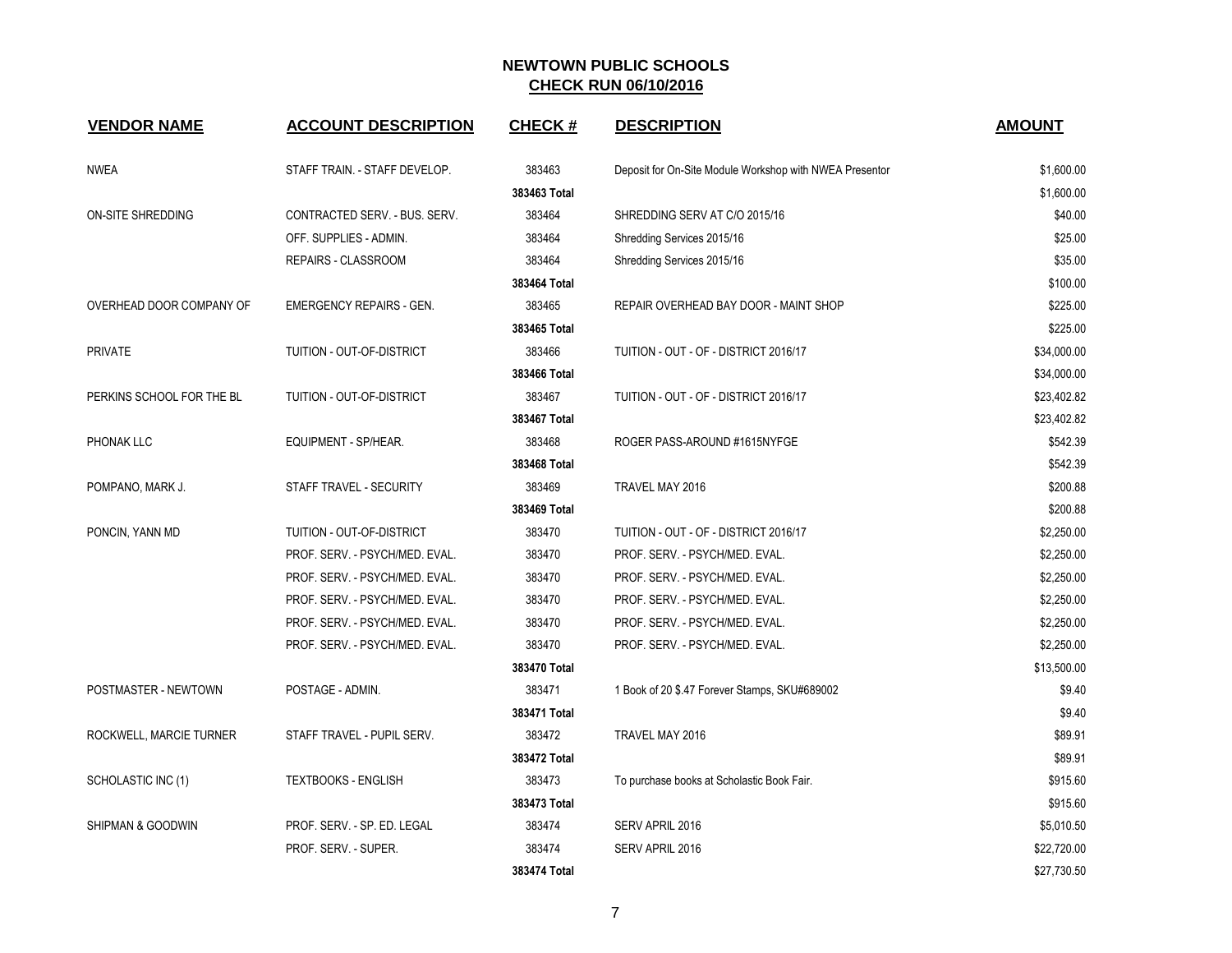| <b>VENDOR NAME</b>              | <b>ACCOUNT DESCRIPTION</b>      | <b>CHECK#</b> | <b>DESCRIPTION</b>                                     | <b>AMOUNT</b> |
|---------------------------------|---------------------------------|---------------|--------------------------------------------------------|---------------|
| SOUTHBURY PRINTING C            | PRINTING - CLASSROOM            | 383475        | Programs for Moving Up Ceremony.                       | \$444.52      |
|                                 |                                 | 383475 Total  |                                                        | \$444.52      |
| SOUTHFIELD CENTER FOR PSY       | CONTRACTED SERV. - SP/HEAR.     | 383476        | <b>CPT CHARGES</b>                                     | \$200.00      |
|                                 |                                 | 383476 Total  |                                                        | \$200.00      |
| SPATH BJORKLUND ASSOCIATE       | PROF. SERV. - B. & G.           | 383477        | QUARTERLY WATER MONITORING AND WATER SAMPLES           | \$145.00      |
|                                 |                                 | 383477 Total  |                                                        | \$145.00      |
| SPEECH ACADEMY THE              | TUITION - OUT-OF-DISTRICT       | 383478        | TUITION - OUT - OF - DISTRICT 2016/17                  | \$50,500.00   |
|                                 | TUITION - OUT-OF-DISTRICT       | 383478        | TUITION - OUT - OF - DISTRICT 2016/17                  | \$50,500.00   |
|                                 |                                 | 383478 Total  |                                                        | \$101,000.00  |
| STAPLES ADVANTAGE (2)           | INSTR. SUPPLIES - INFO. TECH.   | 383479        | Supplies for Tech, DVD/s Thumb drives etc.             | \$39.99       |
|                                 |                                 | 383479 Total  |                                                        | \$39.99       |
| TAS                             | PROF. SERV. - BUS. SERV         | 383480        | <b>EXPENSES</b>                                        | \$635.14      |
|                                 |                                 | 383480 Total  |                                                        | \$635.14      |
| TAX COLLECTOR NEWTOWN           | SEWER OPERATION & MAINT.        | 383481        | SEWER USE HAW                                          | \$555.44      |
|                                 | SEWER OPERATION & MAINT.        | 383481        | <b>SEWER USE M/S</b>                                   | \$2,206.76    |
|                                 | SEWER OPERATION & MAINT.        | 383481        | SEWER USE H/S                                          | \$4,158.32    |
|                                 |                                 | 383481 Total  |                                                        | \$6,920.52    |
| <b>TESTA REFRIGERATION, LLC</b> | <b>REPAIRS - CAFETERIA</b>      | 383482        | REPAIR LARGE GRAB & GO                                 | \$150.00      |
|                                 | REPAIRS - CAFETERIA             | 383482        | REPAIR OPEN CASE IN MAIN LUNCH ROOM                    | \$115.00      |
|                                 |                                 | 383482 Total  |                                                        | \$265.00      |
| THYSSENKRUPP ELEVATOR COR       | <b>B&amp;G CONTRACTED SERV.</b> | 383483        | ELEVATOR SVC CONTRACT - SH (2015-2016)                 | \$193.02      |
|                                 | <b>B&amp;G CONTRACTED SERV.</b> | 383483        | ELEVATOR MAINT AGREEMENT - NHS (3 ELEVATORS) 2015-2016 | \$2,555.79    |
|                                 |                                 | 383483 Total  |                                                        | \$2,748.81    |
| URGENT CARE MEDICAL ASSOC       | MEDICAL INS. PREMIUMS           | 383484        | POST OFFER                                             | \$189.60      |
|                                 |                                 | 383484 Total  |                                                        | \$189.60      |
| <b>VERIZON WIRELESS</b>         | <b>TELEPHONE &amp; CABLE</b>    | 383485        | TELEPHONE SERV 2015/16                                 | \$2,090.13    |
|                                 |                                 | 383485 Total  |                                                        | \$2,090.13    |
| WARD TOLLER, ELIZABETH          | INSTR. SUPPLIES - WORLD LANG.   | 383486        | <b>IMMERSION FIELD TRIP FOOD</b>                       | \$621.14      |
|                                 |                                 | 383486 Total  |                                                        | \$621.14      |
| <b>WELLSPRING FOUNDATIO</b>     | TUITION - OUT-OF-DISTRICT       | 383487        | TUITION - OUT - OF - DISTRICT 2016/17                  | \$8,754.80    |
|                                 | TUITION - OUT-OF-DISTRICT       | 383487        | TUITION - OUT - OF - DISTRICT 2016/17                  | \$6,042.54    |
|                                 |                                 | 383487 Total  |                                                        | \$14,797.34   |